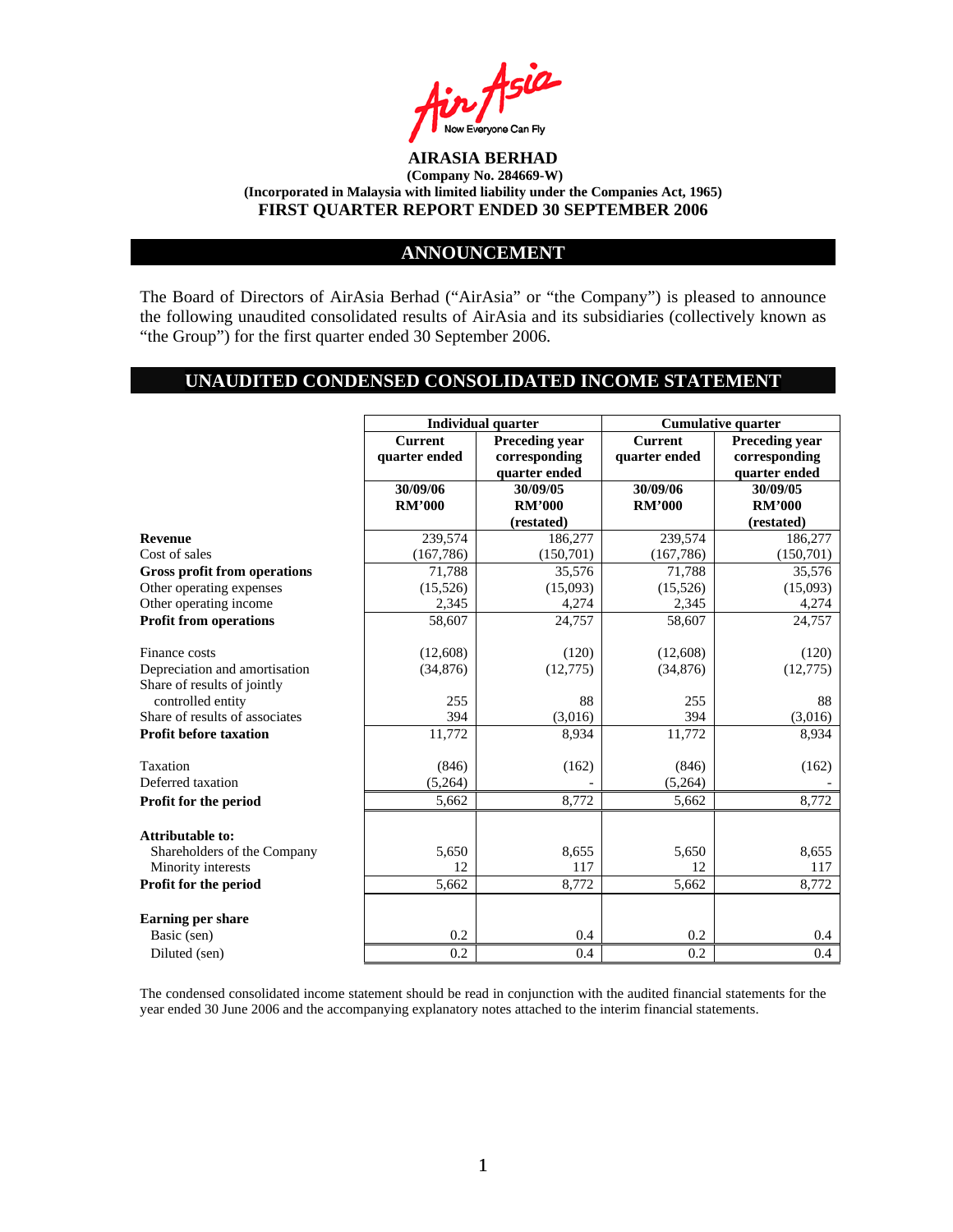Asia Now Everyone Can Fly<br>**AIRASIA BERHAD** 

# **CONDENSED CONSOLIDATED BALANCE SHEET AS AT 30 SEPTEMBER 2006**

|                                                  | Unaudited as at end of<br>current quarter | <b>Unaudited as at preceding</b><br>financial year end |
|--------------------------------------------------|-------------------------------------------|--------------------------------------------------------|
|                                                  | 30/09/06                                  | 30/06/06                                               |
|                                                  | <b>RM'000</b>                             | <b>RM'000</b>                                          |
|                                                  |                                           | (restated)                                             |
| <b>Non current assets</b>                        |                                           |                                                        |
| <b>Fixed assets</b>                              | 1,794,619                                 | 1,261,993                                              |
| Interest in jointly controlled entity            | 13,554                                    | 13,299                                                 |
| Investment in associates                         | 21,766                                    | 14,919                                                 |
| Other investments                                | 75                                        | 78                                                     |
| Goodwill                                         | 8,738                                     | 8,738                                                  |
| Deferred expenditure                             | 1,278                                     | 1,278                                                  |
| Long term prepayments                            | 34,506                                    | 35,110                                                 |
|                                                  | 1,874,536                                 | 1,335,415                                              |
| <b>Current assets</b>                            |                                           |                                                        |
| Inventories (at cost)                            | 10,748                                    | 10,578                                                 |
| Other investments                                | 30,696                                    | 30,696                                                 |
| Trade and other receivables                      | 239,691                                   | 276,838                                                |
| Deposit on aircraft purchase                     | 294,176                                   | 268,634                                                |
| Amount due from a jointly controlled entity      | 44,328                                    | 26,750                                                 |
| Amount due from associates                       | 11,878                                    | 6,795                                                  |
| Deposits, bank and cash balances                 | 503,370                                   | 425,641                                                |
|                                                  | 1,134,887                                 | 1,045,932                                              |
| <b>Current liabilities</b>                       |                                           |                                                        |
| Trade and other payables                         | 355,294                                   | 267,081                                                |
| Borrowings (secured)                             | 277,714                                   | 265,360                                                |
| Hire-purchase payables                           | 172                                       | 153                                                    |
| Current tax liabilities                          | 1,895                                     | 1,295                                                  |
|                                                  | 635,075                                   | 533,889                                                |
| Net current assets                               | 499,812                                   | 512,043                                                |
| <b>Non current liabilities</b>                   |                                           |                                                        |
| Borrowings (secured)                             | 1,302,198                                 | 787,276                                                |
| Hire-purchase payables                           | 231                                       | 288                                                    |
| Deferred tax liabilities                         | 43,793                                    | 38,529                                                 |
|                                                  | 1,346,222                                 | 826,093                                                |
|                                                  |                                           |                                                        |
|                                                  | 1,028,126                                 | 1,021,365                                              |
| <b>Equity</b>                                    |                                           |                                                        |
| Share capital                                    | 234,751                                   | 234,649                                                |
| Reserves                                         | 793,336                                   | 786,689                                                |
| Total equity attributable to shareholders of the |                                           |                                                        |
| Company                                          | 1,028,087                                 | 1,021,338                                              |
| <b>Minority interests</b>                        | 39                                        | 27                                                     |
| <b>Total equity</b>                              | 1,028,126                                 | 1,021,365                                              |
| Net assets per share attributable to ordinary    |                                           |                                                        |
| equity holders of the Company (RM)               | 0.44                                      | 0.44                                                   |

The condensed consolidated balance sheet should be read in conjunction with the audited financial statements for the year ended 30 June 2006 and the accompanying explanatory notes attached to the interim financial statements.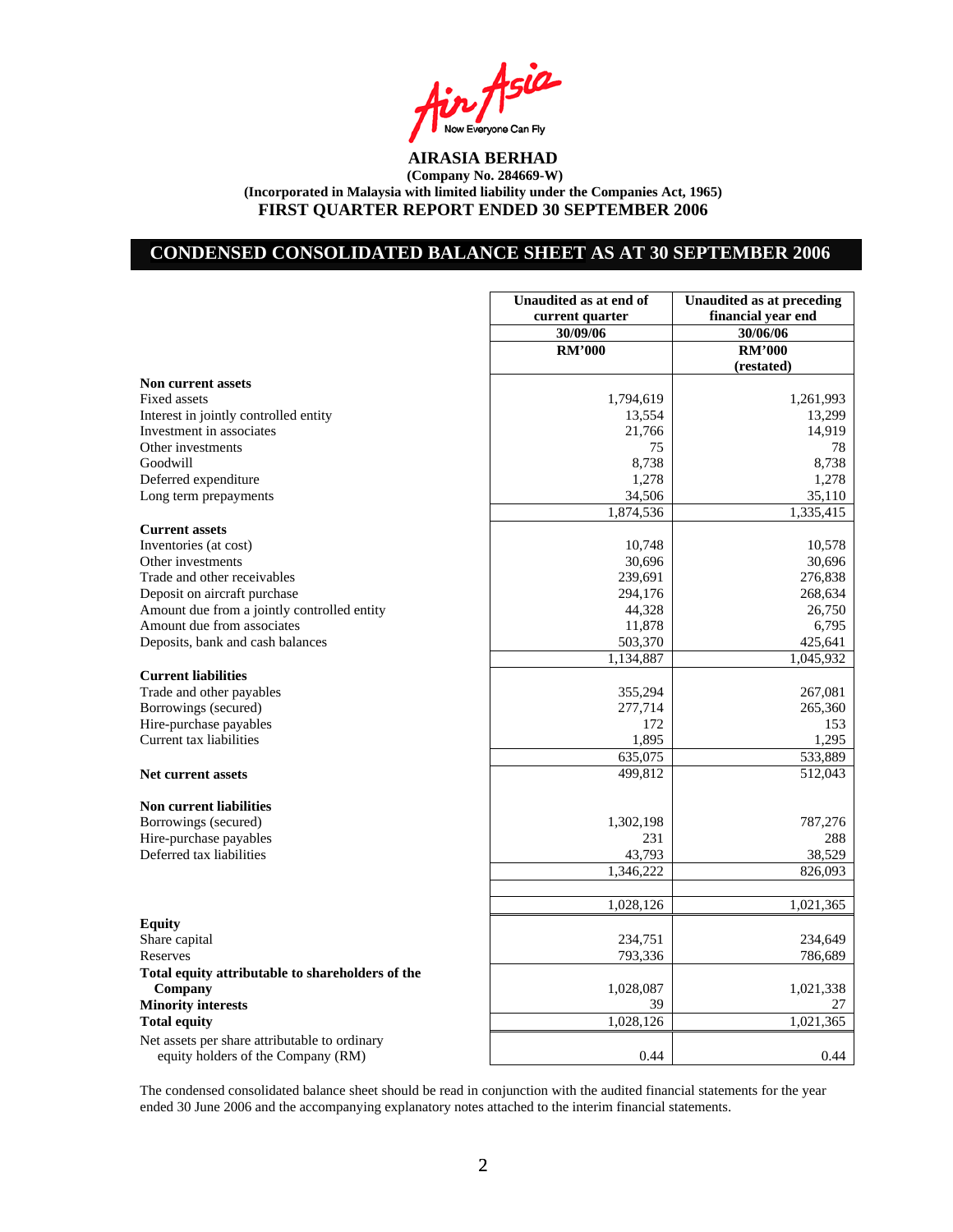Asia **I** Now Everyone Can Fly<br>**AIRASIA BERHAD** 

## **UNAUDITED CONDENSED CONSOLIDATED CASH FLOW STATEMENTS**

|                                                              | <b>Current quarter ended</b> | <b>Preceding year</b><br>corresponding quarter |
|--------------------------------------------------------------|------------------------------|------------------------------------------------|
|                                                              |                              | ended                                          |
|                                                              | 30/09/06                     | 30/09/05                                       |
|                                                              | <b>RM'000</b>                | <b>RM'000</b>                                  |
| Cash flows from operating activities                         |                              |                                                |
| Profit before taxation                                       | 11,772                       | 8,934                                          |
| Adjustments:                                                 |                              |                                                |
| Share of results of a jointly controlled entity              | (255)                        | (88)                                           |
| Share of results of associates                               | (394)                        | 3,016                                          |
| Interest expense                                             | 17,493                       | 120                                            |
| Depreciation & amortisation                                  | 34,876                       | 12,775                                         |
| Amortisation of deferred expenditure                         |                              | 919                                            |
| Amortisation of long term prepayments                        | 604                          |                                                |
| Interest income                                              | (4,886)                      | (1,978)                                        |
|                                                              | 59,210                       | 23,698                                         |
| <b>Changes in working capital</b>                            |                              |                                                |
| Inventories                                                  | (170)                        | (1,948)                                        |
| Trade and other receivables                                  | 37,146                       | 599                                            |
| Trade and other payables                                     | 88,217                       | 16,701                                         |
| Intercompany balances                                        | (17,578)                     | 6,892                                          |
| <b>Cash generated from operations</b>                        | 166,825                      | 45,942                                         |
| Interest paid                                                | (17, 493)                    | (120)                                          |
| Interest received                                            | 4,886                        | 1,978                                          |
| Tax paid                                                     | (246)                        | (671)                                          |
| Net cash from operating activities                           | 153,972                      | 47,129                                         |
| <b>Cash flows from investing activities</b>                  |                              |                                                |
| <b>Fixed assets</b>                                          |                              |                                                |
| - Additions                                                  | (567, 502)                   | (39, 298)                                      |
| Deposit on aircraft purchase                                 | (25, 542)                    | (60, 805)                                      |
| Purchase of investments                                      |                              | (22,701)                                       |
| Net cash flow on acquisition of subsidiary                   |                              | (1,400)                                        |
| Advance to associates                                        | (11, 535)                    | (18, 280)                                      |
| Net cash used in investing activities                        | (604, 579)                   | (142, 484)                                     |
| <b>Cash flows from financing activities</b>                  |                              |                                                |
| Proceeds from allotment of shares                            | 1,099                        | 568                                            |
| Hire purchase instalments paid                               | (38)                         | (70)                                           |
| Proceeds from borrowings                                     | 601,186                      |                                                |
| Repayment of borrowings                                      | (73,910)                     |                                                |
| Fixed deposits pledged as securities                         | (52)                         | 47                                             |
| Net cash from financing activities                           | 528,285                      | 545                                            |
| Net increase for the financial year                          | 77,678                       | (94, 810)                                      |
| Cash and cash equivalents at beginning of the financial year | 412,907                      | 312,548                                        |
| *Cash and cash equivalents at end of the financial year      | 490,585                      | 217,738                                        |
|                                                              |                              |                                                |

\* The balance at end of financial period excludes fixed deposits of RM12.8million (2006: RM16.7million) pledged with licensed bank as securities for banking facilities granted to the Company.

The condensed consolidated cash flow statement should be read in conjunction with the audited financial statements for the year ended 30 June 2006 and the accompanying explanatory notes attached to the interim financial statements.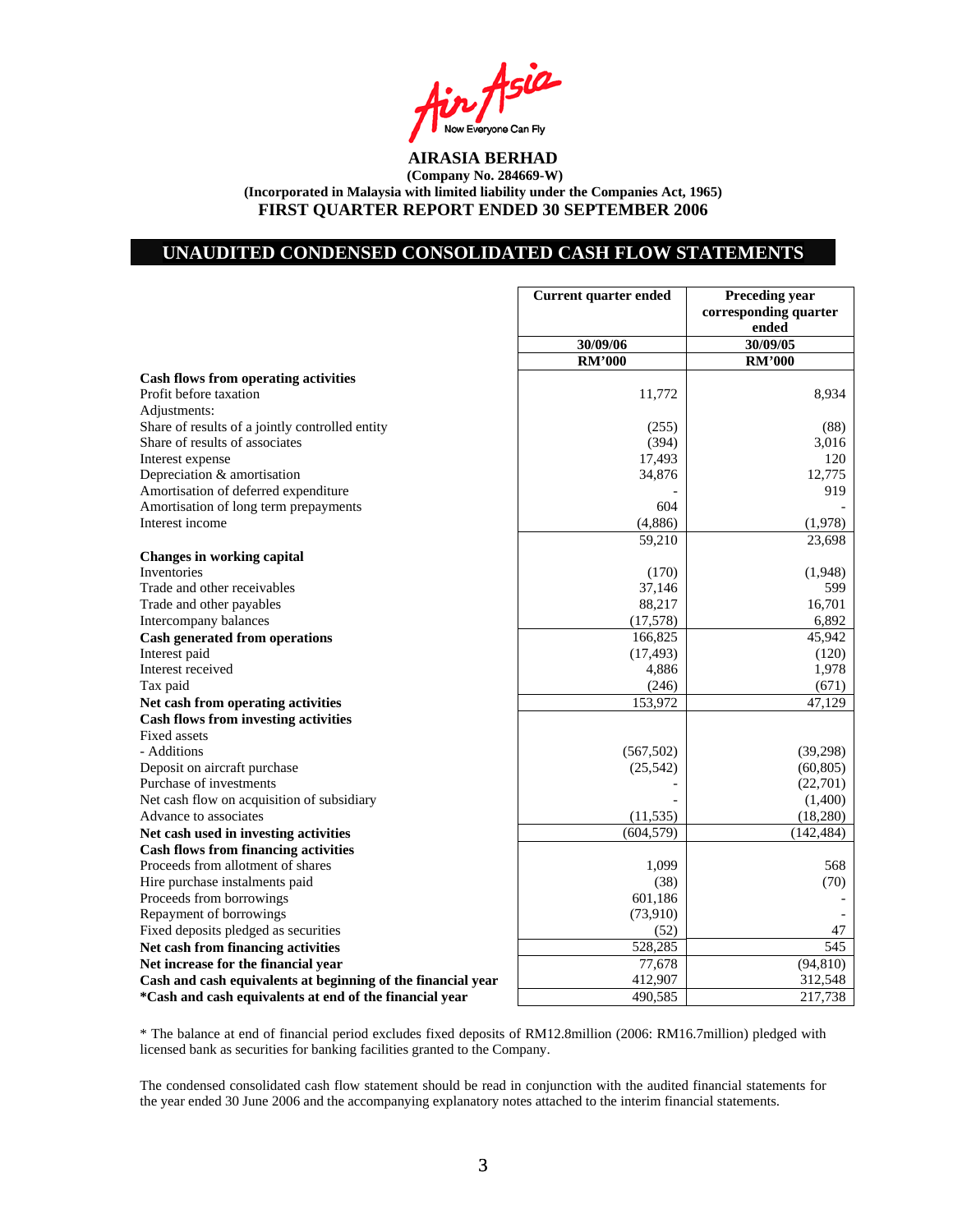$A$ sia Now Everyone Can Fly<br>**AIRASIA BERHAD** 

# **UNAUDITED CONDENSED CONSOLIDATED STATEMENT OF CHANGES IN EQUITY**

|                                                                                                  | Issued and fully paid<br>ordinary shares of<br>RM0.10 each |                                          | Non-distributable                        |                                                 | <b>Distributable</b>                        |                               |                                                      |                                                |
|--------------------------------------------------------------------------------------------------|------------------------------------------------------------|------------------------------------------|------------------------------------------|-------------------------------------------------|---------------------------------------------|-------------------------------|------------------------------------------------------|------------------------------------------------|
|                                                                                                  | Number of<br>shares<br>600                                 | <b>Nominal</b><br>value<br><b>RM'000</b> | <b>Share</b><br>premium<br><b>RM'000</b> | Foreign<br>exchange<br>reserve<br><b>RM'000</b> | <b>Retained</b><br>profits<br><b>RM'000</b> | <b>Total</b><br><b>RM'000</b> | <b>Minority</b><br><b>Interests</b><br><b>RM'000</b> | <b>Total</b><br><b>Equity</b><br><b>RM'000</b> |
| At 1 July 2006<br>- as previously<br>stated<br>- Prior year<br>adjustment<br>-effect of adopting | 2,346,487                                                  | 234,649                                  | 708,185                                  | 592                                             | 109,165                                     | 1,052,591                     | 27                                                   | 1,052,618                                      |
| <b>FRS 128</b>                                                                                   |                                                            |                                          |                                          |                                                 | (31,253)                                    | (31,253)                      |                                                      | (31,253)                                       |
| - as restated<br>Issuance of shares<br>pursuant to<br>Employees' Share                           | 2,346,487                                                  | 234,649                                  | 708,185                                  | 592                                             | 77,912                                      | 1,021,338                     | 27                                                   | 1,021,365                                      |
| Option Scheme<br>("ESOS")                                                                        | 1,019                                                      | 102                                      | 997                                      |                                                 |                                             | 1,099                         |                                                      | 1,099                                          |
| Profit for the period                                                                            |                                                            | $\qquad \qquad -$                        |                                          |                                                 | 5,650                                       | 5,650                         | 12                                                   | 5,662                                          |
| At 30 September<br>2006                                                                          | 2,347,506                                                  | 234,751                                  | 709,182                                  | 592                                             | 83,562                                      | 1,028,087                     | 39                                                   | 1,028,126                                      |
| At 1 July 2005<br>- as previously<br>stated<br>Prior year<br>adjustment<br>-effect of adopting   | 2,159,903                                                  | 233,503                                  | 698,602                                  |                                                 | 20,751                                      | 952,856                       | 15                                                   | 952,871                                        |
| <b>FRS 128</b>                                                                                   |                                                            |                                          |                                          |                                                 | (8, 496)                                    | (8, 496)                      |                                                      | (8, 496)                                       |
| - as restated<br>Issuance of shares                                                              | 2,159,903                                                  | 233,503                                  | 698,602                                  | $\overline{a}$                                  | 12,255                                      | 944,360                       | 15                                                   | 944,375                                        |
| pursuant to ESOS<br>Profit for the period<br>(restated)                                          | 526                                                        | 53<br>$\overline{a}$                     | 515                                      |                                                 | 8,655                                       | 568<br>8,655                  | 117                                                  | 568<br>8,772                                   |
| At 30 September<br>2005                                                                          | 2,160,429                                                  | 233,556                                  | 699,117                                  |                                                 | 20,910                                      | 953,583                       | 132                                                  | 953,715                                        |
|                                                                                                  |                                                            |                                          |                                          |                                                 |                                             |                               |                                                      |                                                |

The condensed consolidated statement of changes in equity should be read in conjunction with the audited financial statements for the year ended 30 June 2006 and the accompanying explanatory notes attached to the interim financial statements.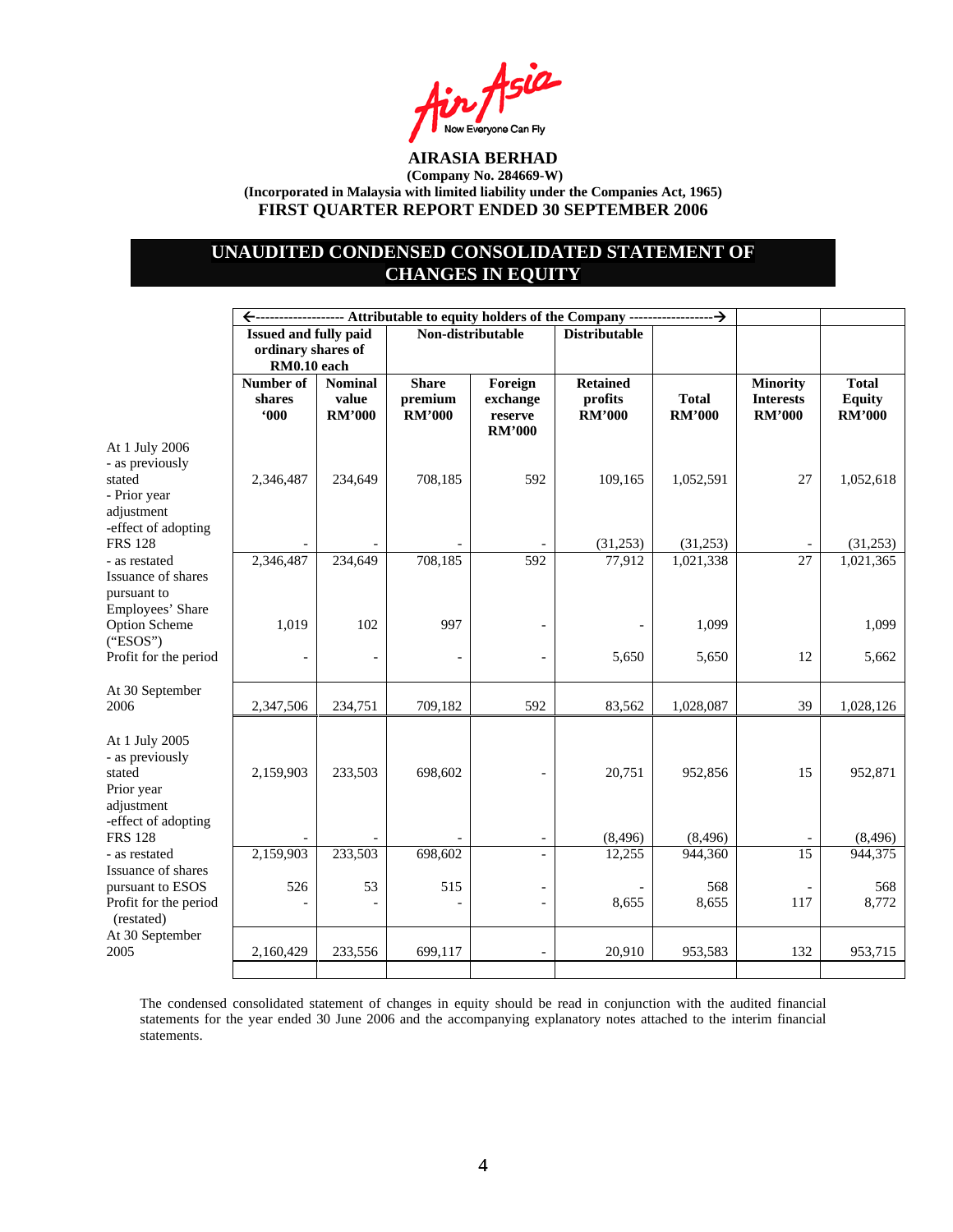Asia **I** Now Everyone Can Fly<br>AIRASIA BERHAD

# **KEY OPERATING STATISTICS – 30 SEPTEMBER 2006**

| <b>ACTUAL</b><br>Q4 FY2006 | <b>ACTUAL</b> |
|----------------------------|---------------|
|                            |               |
|                            | Q1 FY2007     |
|                            |               |
|                            |               |
| 1,623,130                  | 1,944,621     |
| 1,979                      | 2,152         |
| 2,388                      | 2,713         |
| 130                        | 104           |
| 83%                        | 79%           |
| 12.22                      | 11.24         |
| 8.45                       | 8.04          |
| 5.35                       | 4.27          |
| 12,750                     | 15,558        |
| 26.00                      | 30.00         |
| 21.84                      | 24.85         |
|                            |               |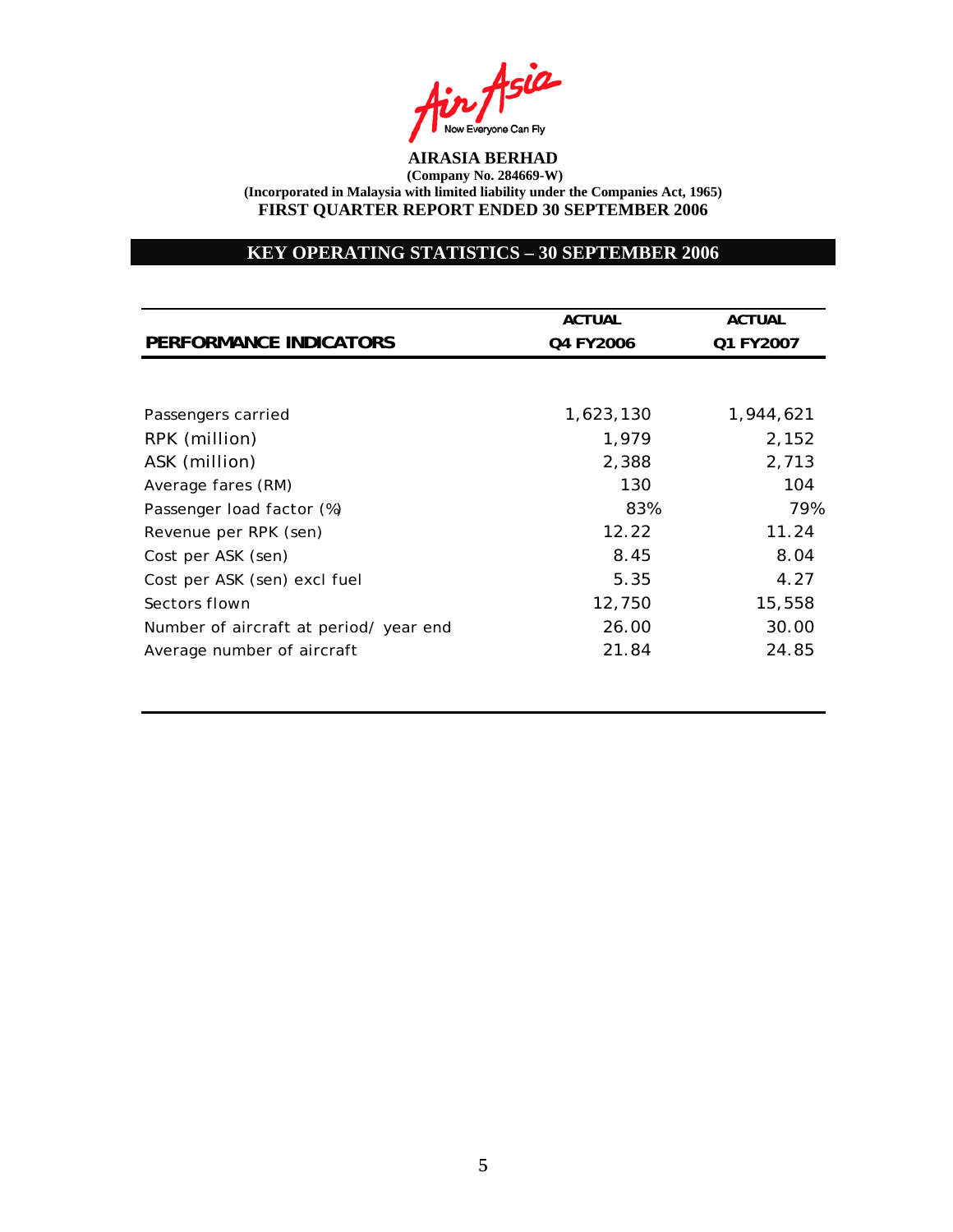Air Asia

## **UNAUDITED NOTES TO THE ACCOUNTS – 30 SEPTEMBER 2006**

#### **1. Basis of preparation**

The interim financial report is unaudited and has been prepared in accordance with Financial Reporting Standard ("FRS") 134: "Interim Financial Reporting" and paragraph 9.22 and Appendix 9B of the Bursa Malaysia Securities Berhad ("Bursa Malaysia") Listing Requirements.

The interim financial statements should be read in conjunction with the audited financial statements of the Group for the financial year ended 30 June 2006. The accounting policies and methods of computation adopted for the interim financial statements are consistent with those adopted for the annual audited financial statements for the financial year ended 30 June 2006, except for the accounting policy changes arising from the adoption of the following new/revised FRS that are effective for financial period beginning 1 July 2006. Details of these changes in accounting policies are set out in Note 2.

The preparation of an interim financial report in conformity with FRS 134: Interim Financial Reporting, requires management to make judgments, estimates and assumptions that affect the application of policies and reported amounts of assets and liabilities, income and expenses on a year to date basis. Actual results may differ from these estimates.

The interim financial report contains condensed consolidated financial statements and selected explanatory notes. The notes include an explanation of events and transactions that are significant to an understanding of the changes in financial position and performance of the Group since the 2006 annual financial statements. The interim consolidated financial report and notes thereon do not include all of the information required for full set of financial statements prepared in accordance with FRSs.

The financial information relating to the financial year ended 30 June 2006 that is included in the interim consolidated financial report as being previously reported information does not constitute the Company's statutory financial statements for that financial year but is derived from those financial statements other than those that have been restated as a result of the change in accounting policies. Statutory financial statements for the year ended 30 June 2006 are available from the Company's registered office.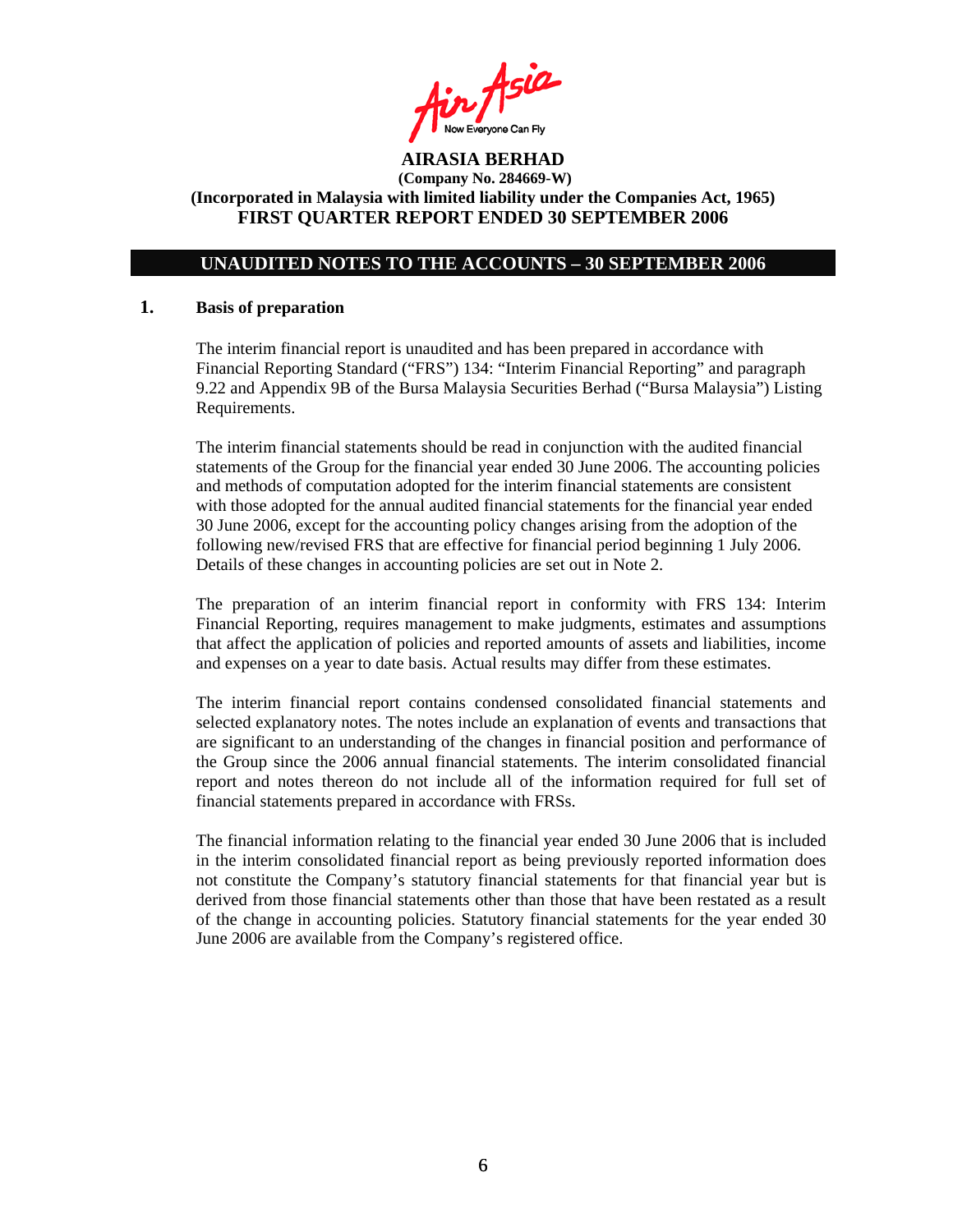$A$ sia

## **UNAUDITED NOTES TO THE ACCOUNTS – 30 SEPTEMBER 2006**

#### **2. Changes in accounting policies**

The Malaysian Accounting Standards Board ("MASB") had issued a total of 21 new/revised FRSs, of which 18 are applicable to financial statements for annual periods beginning on or after 1 January 2006.

In the current period, the Group adopted the following new/revised FRSs below, which are relevant to its operations. The 2005 comparatives have been restated as required, in accordance with the relevant requirements.

| FRS <sub>2</sub> | <b>Share-based Payment</b>                                   |
|------------------|--------------------------------------------------------------|
| FRS <sub>3</sub> | <b>Business Combinations</b>                                 |
| FRS 5            | Non-Current Assets Held for Sale and Discontinued Operations |
| FRS 101          | <b>Presentation of Financial Statements</b>                  |
| FRS 102          | Inventories                                                  |
| <b>FRS 108</b>   | Accounting Policies, Changes in Estimates and Errors         |
| FRS 110          | Events after the Balance Sheet Date                          |
| FRS 116          | Property, Plant and Equipment                                |
| <b>FRS 121</b>   | The Effects of Changes in Foreign Exchange Rates             |
| FRS 127          | <b>Consolidated and Separate Financial Statements</b>        |
| FRS 128          | Investments in Associates                                    |
| FRS 131          | Interests in Joint Ventures                                  |
| <b>FRS 132</b>   | Financial Instruments: Disclosure and Presentation           |
| FRS 133          | Earnings Per Share                                           |
| FRS 136          | <b>Impairment of Assets</b>                                  |
| FRS 138          | <b>Intangible Assets</b>                                     |
| FRS 140          | <b>Investment Property</b>                                   |

The adoption of the new/revised FRSs did not result in substantial changes to the Group's accounting policies other than the effects of the following FRSs:.

#### **2(a) FRS 101: Presentation of Financial Statements and FRS 127 : Consolidated and Separate Financial Statements – Minority interests**

The adoption of the revised FRS 101 has affected the presentation of minority interest and other disclosures. Minority interest is now presented within total equity in the consolidated balance sheet and as an allocation from net profit for the period in the consolidated income statement. The movement of minority interest is now presented in the consolidated statement of changes in equity. The presentation of the comparative financial statements of the Group has been restated to conform with the current period's presentation.

Share of results in associates is now disclosed net of tax and minority interests in the consolidated income statement.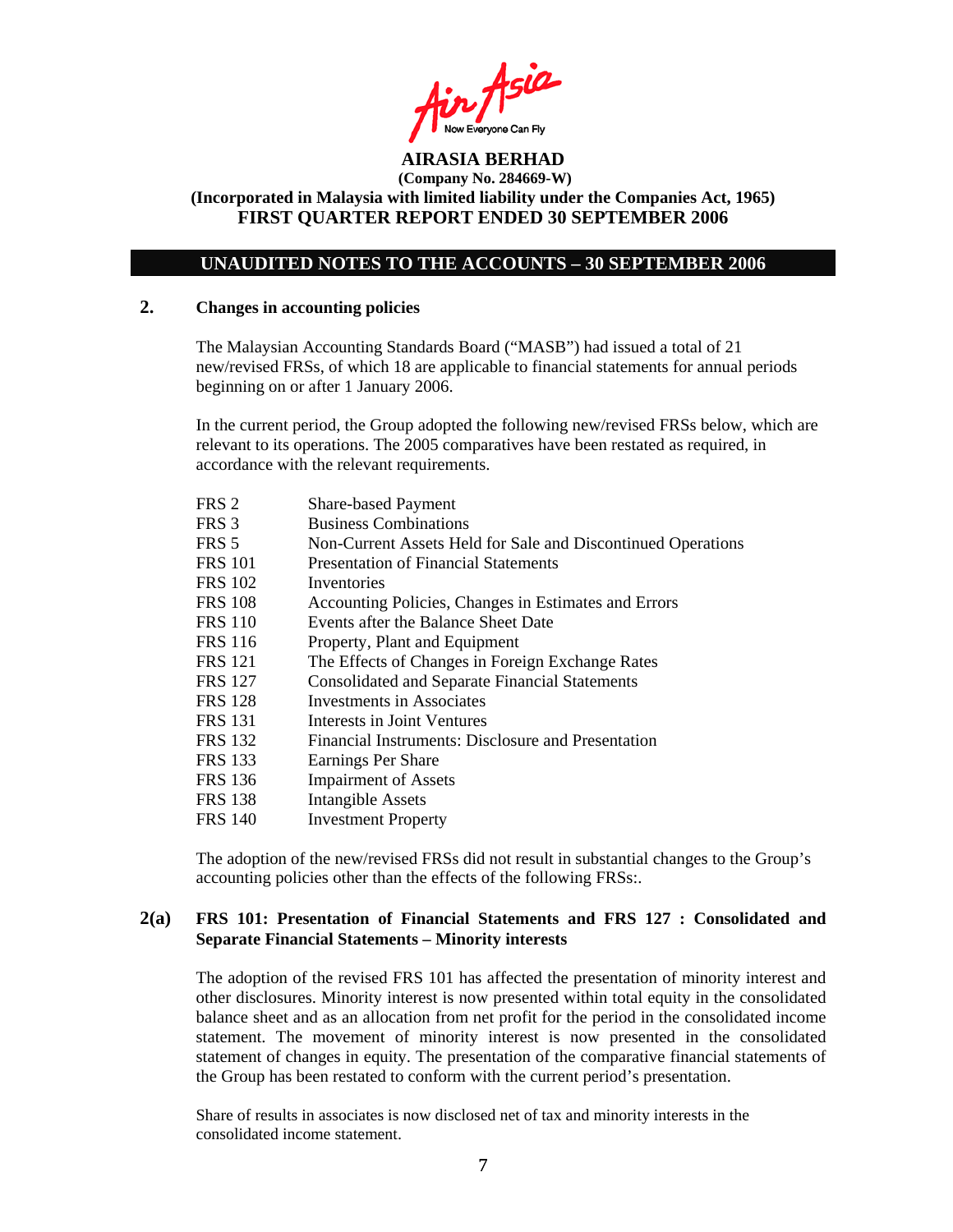fin Asia

### **UNAUDITED NOTES TO THE ACCOUNTS – 30 SEPTEMBER 2006**

### **2(b) FRS 116: Property, Plant and Equipment**

In accordance with FRS 116, the assets' residual values, useful lives and depreciation method will be assessed at least at each financial year end.

Residual value of an item of property, plant and equipment is the estimated amount that the Group would currently obtain from disposal of the asset, after deducting the estimated costs of disposal, if the asset were already of the age and in the condition expected at the end of its useful life. If the residual value of an asset increases to an amount equal or greater than the asset's carrying value amount, the assets' depreciation charge will be zero unless and until it's residual value subsequently decreases to an amount below the asset carrying amount.

In addition, FRS 116 also requires the Group to determine the depreciation charge separately for each significant part of an item of property, plant and equipment.

The above revisions were accounted for as a change in accounting estimates. With the adoption of FRS 116, the Group has reassessed its estimation of the useful lives and residual values of property, plant and equipment. This change in accounting estimates is applied prospectively and resulted in an increase in depreciation charge of RM1.8 million for the quarter.

The revisions are as follows:

**Changes in useful life** 

| Unanges in useful the                        |                                                       |                                                      |
|----------------------------------------------|-------------------------------------------------------|------------------------------------------------------|
| <b>Description</b>                           | <b>Previous</b><br><b>Estimate</b><br>Years           | <b>Revised</b><br><b>Estimate</b><br>Years           |
| Aircraft and Engines – component of overhaul | $7 - 25$                                              | $2.3 - 13$                                           |
| <b>Changes in residual value</b>             | <b>Previous</b><br><b>Estimate</b><br>$\frac{0}{6}$ * | <b>Revised</b><br><b>Estimate</b><br>$\frac{0}{6}$ * |
| Aircraft and Engines                         |                                                       | 10                                                   |

\* - *% of original cost*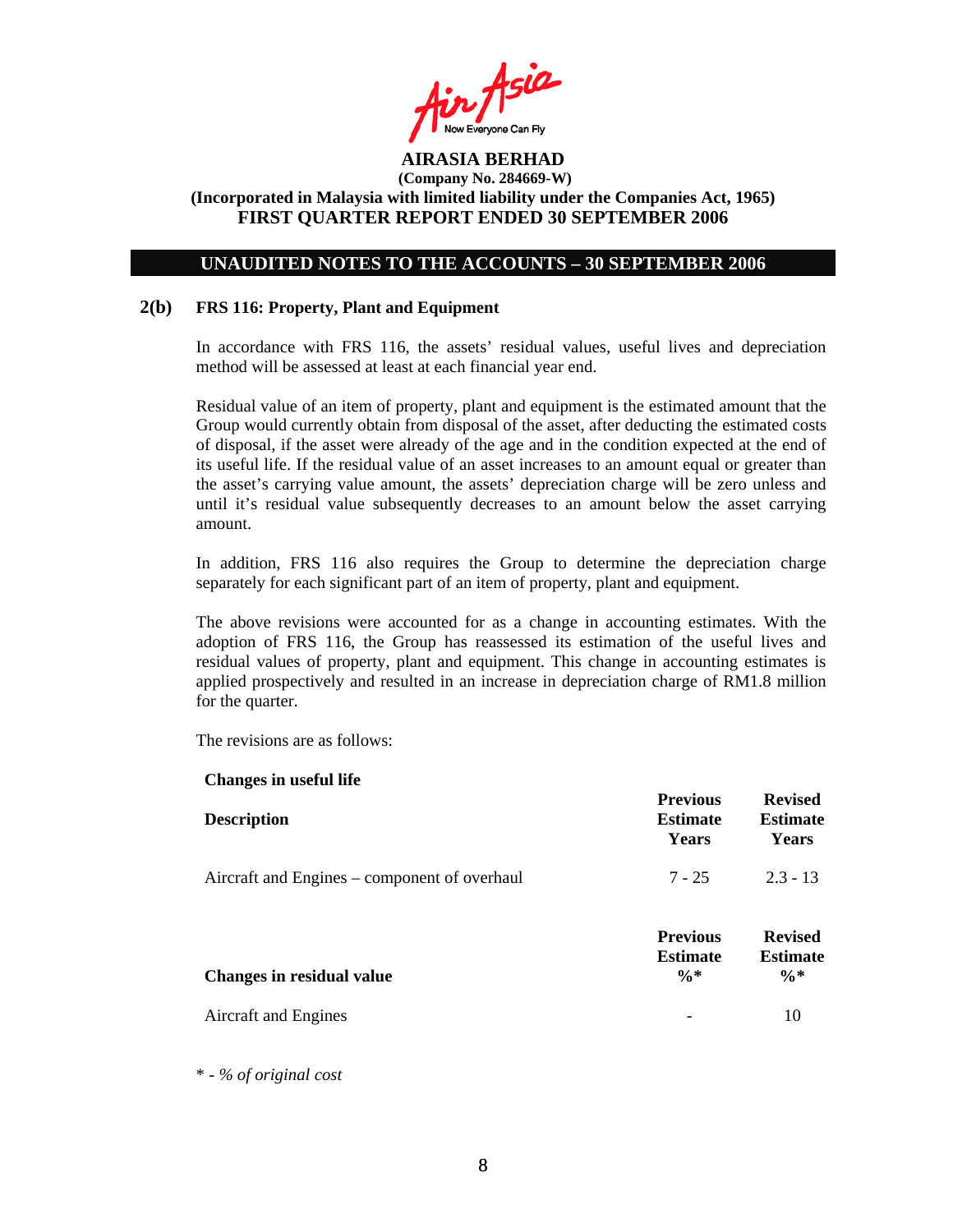Air Asia

## **UNAUDITED NOTES TO THE ACCOUNTS – 30 SEPTEMBER 2006**

#### **2(c) FRS 128: Investments in Associates**

Previously, the share of losses of investment in associates was equity accounted for by the Group and was limited to the Group's investment in the ordinary share capital of associates.

With effect from 1 January 2006, in accordance with FRS 128, interest in an associate is now defined as "the carrying amount of the investment in the associate under the equity method together with any long-term interests that, in substance, form part of the investor's net investment in the associate".

The Group now equity account for additional share of losses in the associates if there are other long term interests in the associates. This change in accounting policy has been applied retrospectively and the comparatives have been restated as follows:

#### **(i) Effect on opening balance of total equity at 1 July 2006 (as adjusted)**

The following table sets out the adjustments that have been made to the opening balances at 1 July 2006. This is the effect of retrospective adjustments to the net assets as at 30 June 2006.

#### **Effect of changes in accounting policies (increase/(decrease))**

| In thousands of RM                                        | <b>Note</b> | <b>Retained</b><br>profits | <b>Capital and</b><br>other reserves | <b>Total</b> | <b>Minority</b><br>interests | <b>Total</b><br>equity |
|-----------------------------------------------------------|-------------|----------------------------|--------------------------------------|--------------|------------------------------|------------------------|
| At 1 July 2006                                            |             |                            |                                      |              |                              |                        |
| As previously stated                                      | 2(c)        | 109,165                    | 943,426                              | 1,052,591    | 27                           | 1,052,618              |
| Prior period adjustments<br>- effect of adopting FRS 128: |             |                            |                                      |              |                              |                        |
| Investments in Associates                                 |             | (31,253)                   | $\overline{\phantom{0}}$             | (31,253)     |                              | (31,253)               |
| As restated                                               |             | 77.912                     | 943.426                              | 1.021.338    | 27                           | 1,021,365              |

### **(ii) Effect on profit after taxation for the three months ended 30 September 2006 and 30 September 2005 (as adjusted)**

In respect of the three month period ended 30 September 2006, the following table provides estimates of the extent to which the profits for that period are higher or lower than they would have been had the previous policies still been applied in the interim period, where it is practicable to make such estimates.

In respect of the three month period ended 30 September 2005, the table discloses the adjustments that have been made to the profits as previously reported for that period, in accordance with the transitional provisions of the respective FRSs.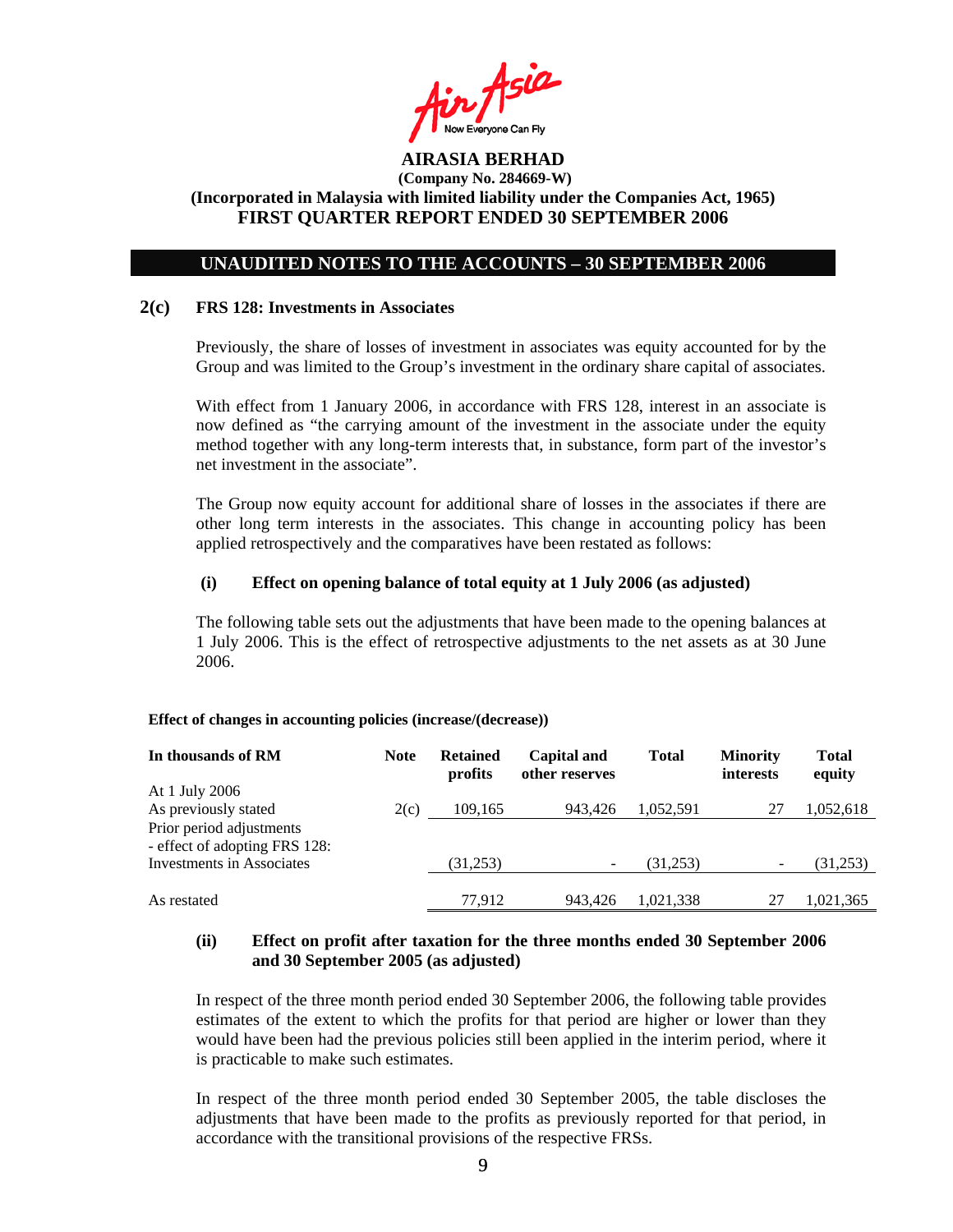Air Asia

#### **UNAUDITED NOTES TO THE ACCOUNTS – 30 SEPTEMBER 2006**

| Effect of changes in<br>accounting<br>policies<br>(increase/(decrease)) |             | Current quarter ended<br>30 September 2006 |                              | Preceeding year quarter ended<br>30 September 2005 |                                          |                              |              |
|-------------------------------------------------------------------------|-------------|--------------------------------------------|------------------------------|----------------------------------------------------|------------------------------------------|------------------------------|--------------|
| In thousands of RM                                                      | <b>Note</b> | <b>Shareholders</b><br>of the<br>Company   | <b>Minority</b><br>interests | <b>Total</b>                                       | <b>Shareholders</b><br>of the<br>Company | <b>Minority</b><br>interests | <b>Total</b> |
| <b>FRS</b> 128                                                          |             |                                            |                              |                                                    |                                          |                              |              |
| Investments in<br>Associates                                            | 2(c)        | 394                                        |                              | 394                                                | (3,016)                                  |                              | (3,016)      |
| Total effect for the<br>period                                          |             | 394                                        |                              | 394                                                | (3,016)                                  |                              | (3,016)      |
| Effect on earnings per<br>share:                                        |             |                                            |                              |                                                    |                                          |                              |              |
| - Basic earnings per<br>share (sen)                                     |             |                                            |                              |                                                    | 0.2                                      |                              | 0.2          |
| - Diluted earnings per<br>share (sen)                                   |             |                                            |                              |                                                    | 0.2                                      |                              | 0.2          |

### **3. Auditors' report on preceding annual financial statements**

The auditors have expressed an unqualified opinion on the Group's statutory financial statements for the year ended 30 June 2006 in their report dated 30 October 2006.

### **4. Seasonality of operations**

AirAsia is basically involved in the provision of air transportation services and thus, is subject to the seasonal demand for air travel. The cost of air travel has increased in tandem with recent hikes in global fuel prices and has invariably affected overall demand in the short-term.

The passenger load factor has decreased from 83% in the previous quarter as compared to 79% in the current quarter under review. The decrease in demand of air travel during the months from July to Sept was due to the month of Ramadhan. This pattern is in line with the expectation of the Group.

### **5. Unusual items due to their nature, size or incidence**

 There were no unusual items affecting assets, liabilities, equity, net income or cash flows during the current quarter and financial period-to-date, except for the changes in accounting policies as disclosed in Note 2 and changes in estimates as disclosed in Note 6.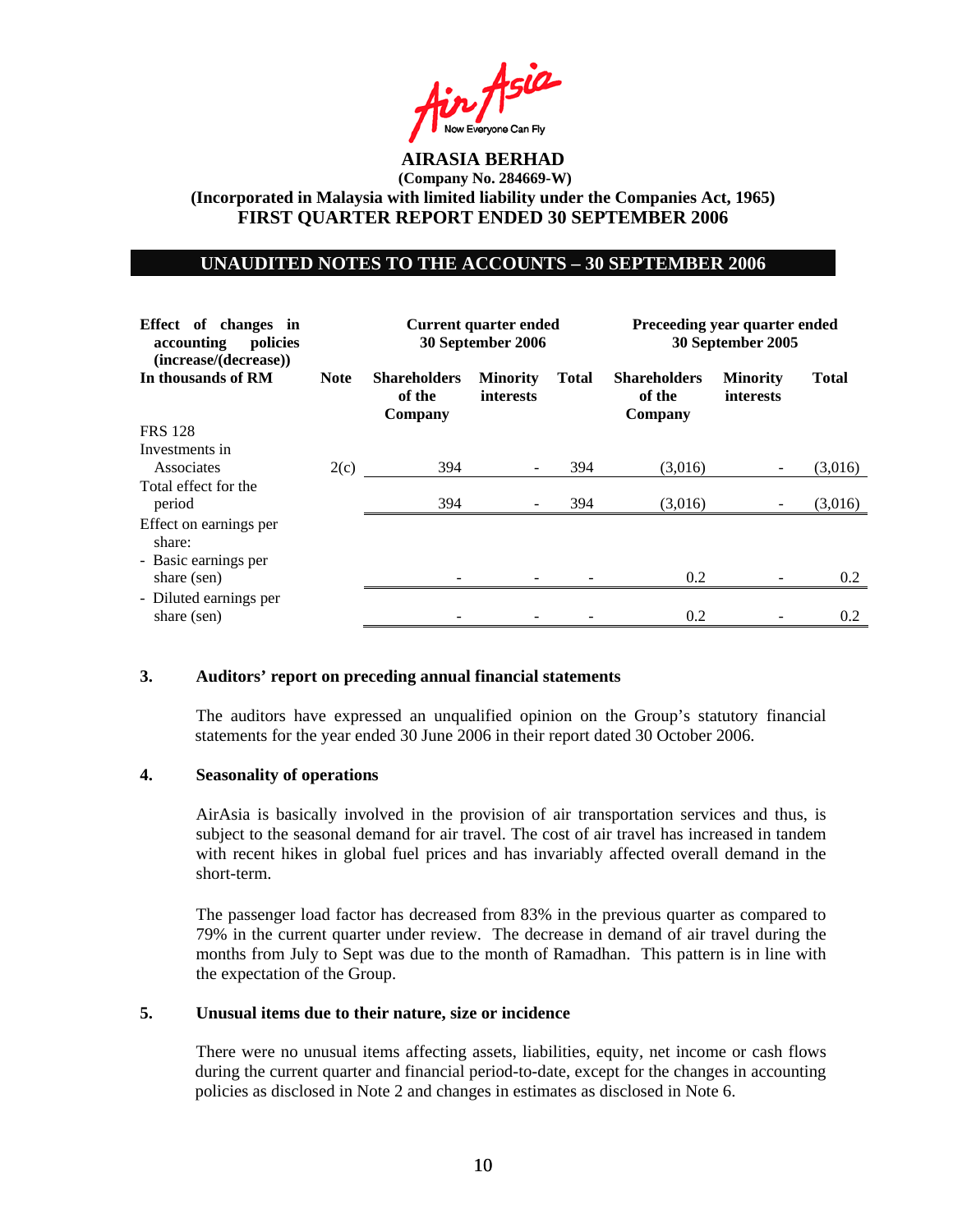Air Asia

# **UNAUDITED NOTES TO THE ACCOUNTS – 30 SEPTEMBER 2006**

#### **6. Changes in estimates**

Other than described in Note  $2(b)$ , there were no changes in estimates that have had material effect in the current quarter and financial period-to-date results.

#### **7. Capital and reserves**

During the financial period ended 30 September 2006, the issued and paid-up capital of the Company increased from 2,346,488,080 to 2,347,506,080 ordinary shares by the issuance of 1,018,000 ordinary shares pursuant to the exercise of ESOS at the option price of RM1.08. Other than the above, there was no issuance, cancellation, resale or repayment of debt and equity securities for the period ended 30 September 2006.

### **8. Dividend paid**

There were no dividends paid in the quarter ended 30 September 2006.

### **9. Segment reporting**

Segmental information is not presented as there are no significant business segments other than the provision of air transportation services. The financial results for the quarter under review include our share of results from our operations in Thailand and Indonesia via our jointly controlled entity and associated company, Thai AirAsia Co. Ltd ("Thai AirAsia") and PT Indonesia AirAsia ("Indonesia AirAsia") respectively. The financial results from the operations in Thailand and Indonesia are not significant compared to the Malaysian operations.

### **10. Property, plant and equipment**

#### *(a) acquisition and disposals*

During the first quarter ended 30 September 2006, the Group acquired plant and equipment with a cost of RM567.5 million (first quarter ended 30 September 2005: RM38.8 million). There was no disposal of plant and equipment during the quarter under review (2006: Nil)

 *(b) valuation* 

 There was no revaluation of property, plant and equipment for the period ended 30 September 2006.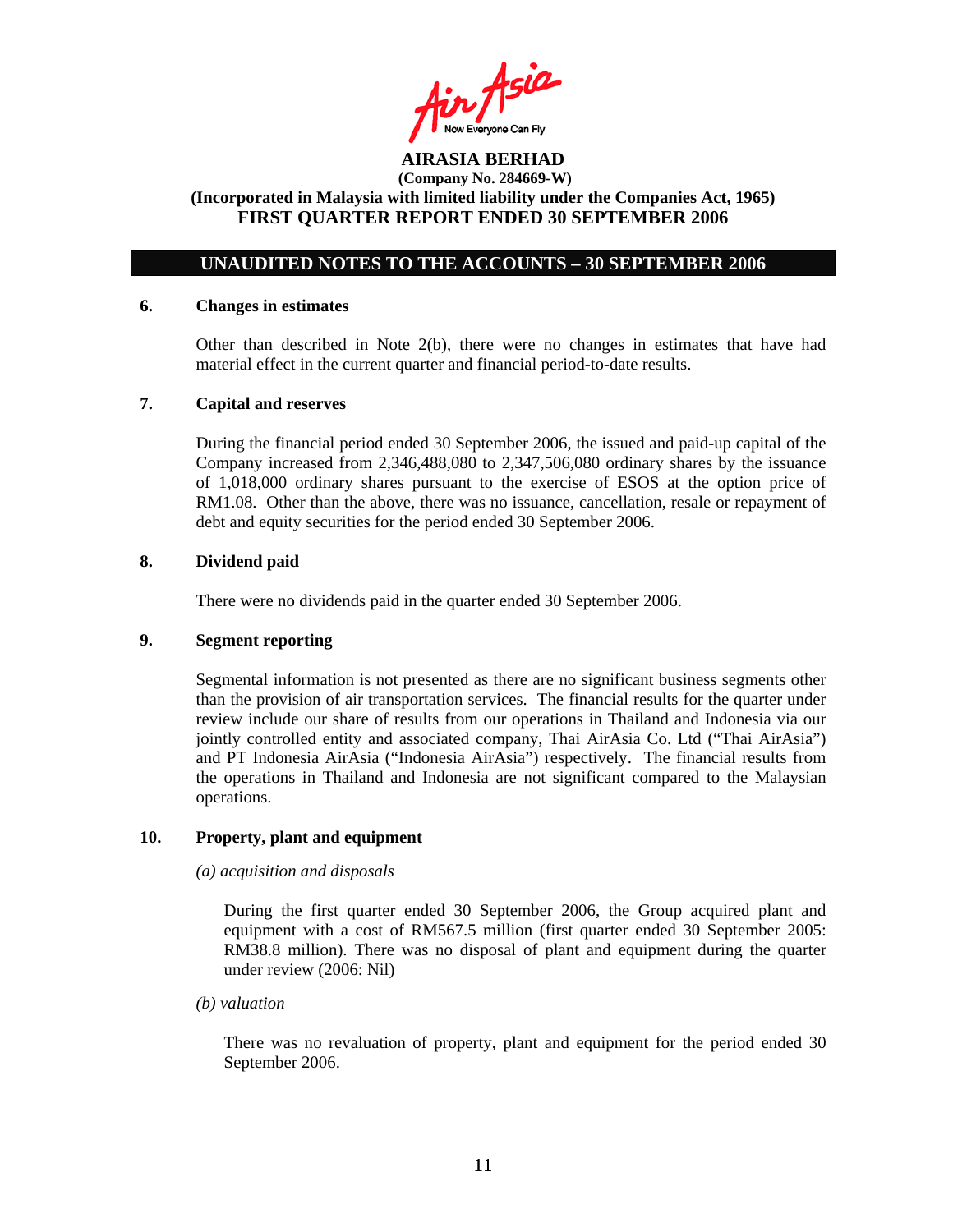Air Asia

# **UNAUDITED NOTES TO THE ACCOUNTS – 30 SEPTEMBER 2006**

#### **11. Post balance sheet events**

There were no material events after the period end that has not been reflected in the financial statements for the financial period ended 30 September 2006.

#### **12. Changes in composition of the Group**

During the financial period under review, the Group incorporated AirAsia (B) Sdn Bhd, a wholly-owned subsidiary incorporated in Brunei. The intended principal activity of the subsidiary is to carry on the business of air transportation.

Other than the above, there were no changes in the composition of the Group, including business combinations, acquisition or disposal of subsidiaries and long term investments, restructuring and discontinuing operations during the quarter.

### **13. Contingent assets**

As at the date of this report, the Group does not have any contingent assets.

#### **14. Contingent liabilities**

The Company is currently disputing certain expenses charged by a service provider as at 30 September 2006 amounting to approximately RM9.6 million. The Directors are confident that resolution of the dispute would be favorable to the Company.

The Company has made an application to the government for the waiver of penalty on the late payment of withholding tax in respect of lease payments incurred prior to the financial year ended 30 June 2002 for certain aircraft of the Group. The Directors are of the opinion that the Company's application on the waiver for the penalty will receive due consideration from the government and that a favourable response will be granted.

 Thai AirAsia, a jointly controlled entity of the Group has contingent liabilities relating to guarantees issued by banks in respect of company's pilot trainees loans in accordance with the pilot professional course amounting to RM6.7 million (30 June 2006: RM6.7 million) which will be terminated when the student pilot earns a commercial pilot license and is assigned as co-pilot, or whenever the pilot trainee can completely settle all outstanding debt with the bank. However, Thai AirAsia can fully reclaim the said liabilities from the pilot trainees' guarantors as the guarantees have been pledged with Thai AirAsia.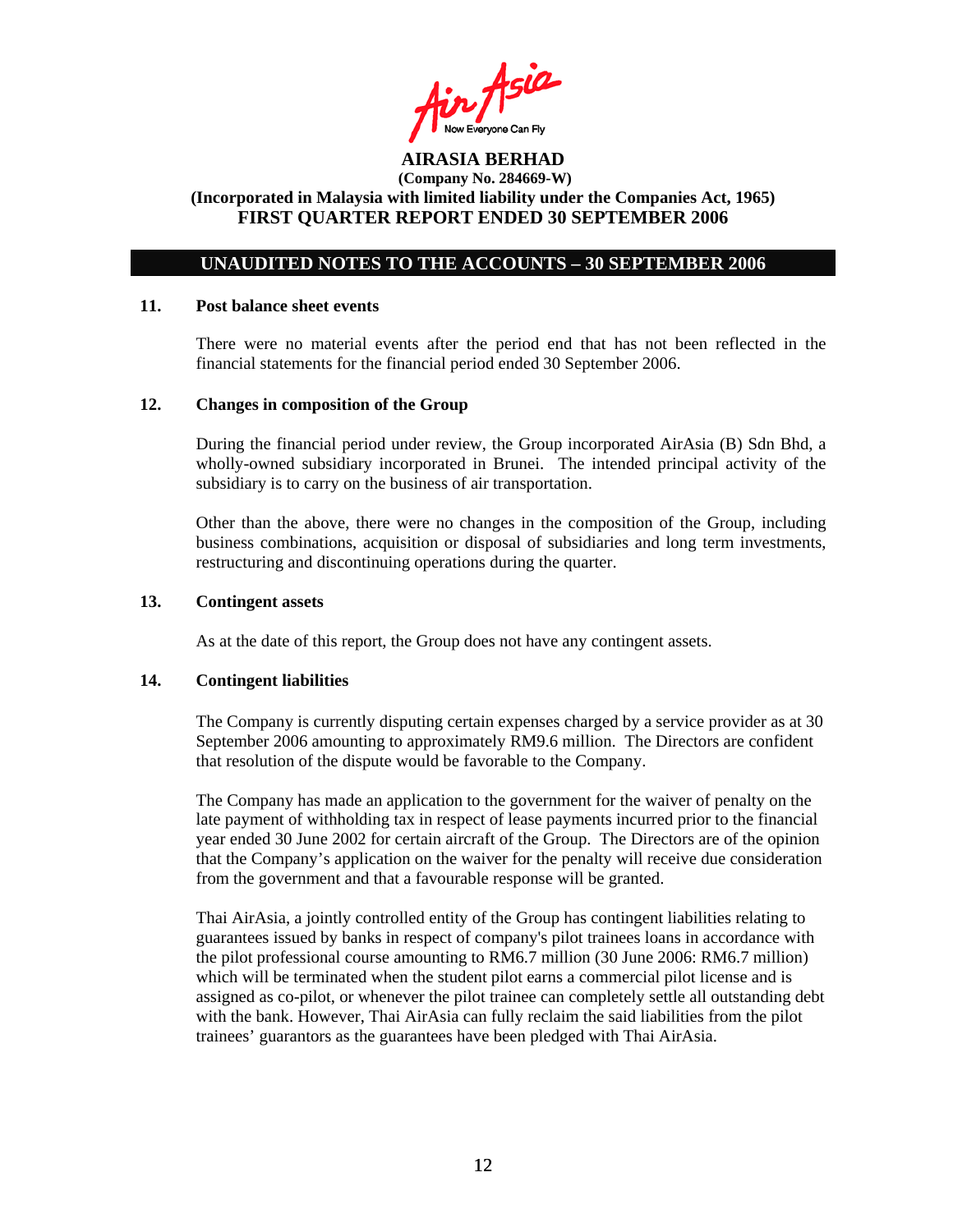Asia **I** Now Everyone Can Fly<br>**AIRASIA BERHAD** 

# **UNAUDITED NOTES TO THE ACCOUNTS – 30 SEPTEMBER 2006**

#### **15. Capital commitments outstanding not provided for in the interim financial report**

Capital commitments for property, plant and equipment:

|                                   |           | Group and Company |
|-----------------------------------|-----------|-------------------|
|                                   | 30.09.06  | 30.06.06          |
|                                   | RM'000    | RM'000            |
| Contracted for                    | 6,253,852 | 6,805,533         |
| Authorised but not contracted for | 86,020    | 99,928            |
|                                   | 6,339,872 | 6,905,461         |
|                                   |           |                   |

## **16. Material related party transactions**

Details of the relationship and transactions between AirAsia and its related parties are as described below. The related party transactions described were carried out on the terms and conditions obtainable in transactions with unrelated parties unless otherwise stated.

| Name of company                  | <b>Relationship</b>                        |
|----------------------------------|--------------------------------------------|
| Thai AirAsia                     | A jointly controlled entity of the Company |
| Indonesia AirAsia                | An associate of the Company                |
| Fly Asian Xpress Sdn Bhd ("FAX") | Common shareholders and directors          |

|                                                                 | Group                 |                         |  |
|-----------------------------------------------------------------|-----------------------|-------------------------|--|
|                                                                 | Current quarter ended | Preceding year quarter  |  |
|                                                                 | 30 September 2006     | ended 30 September 2005 |  |
|                                                                 | RM'000                | RM'000                  |  |
| Thai AirAsia                                                    |                       |                         |  |
| Sublease rental income on aircrafts<br>$\overline{\phantom{a}}$ | 7,264                 | 2,498                   |  |
| Lease rental income on aircrafts<br>$\overline{\phantom{0}}$    | 4,843                 | 4,997                   |  |
| Maintenance and overhaul charges<br>-                           | 6,764                 | 3,928                   |  |
| PT Indonesia AirAsia                                            |                       |                         |  |
| Sublease rental income on aircrafts<br>$\overline{\phantom{a}}$ | 3,632                 | 2,082                   |  |
| Lease rental income on aircrafts<br>$\overline{\phantom{a}}$    | 3,632                 | 1,666                   |  |
| Maintenance and overhaul charges<br>$\overline{\phantom{a}}$    | 3,981                 | 1,942                   |  |
| <b>FAX</b>                                                      |                       |                         |  |
| Sublease rental income on aircrafts<br>$\overline{\phantom{a}}$ | 2,824                 |                         |  |
| Maintenance and other charges<br>$\overline{\phantom{a}}$       | 9,380                 |                         |  |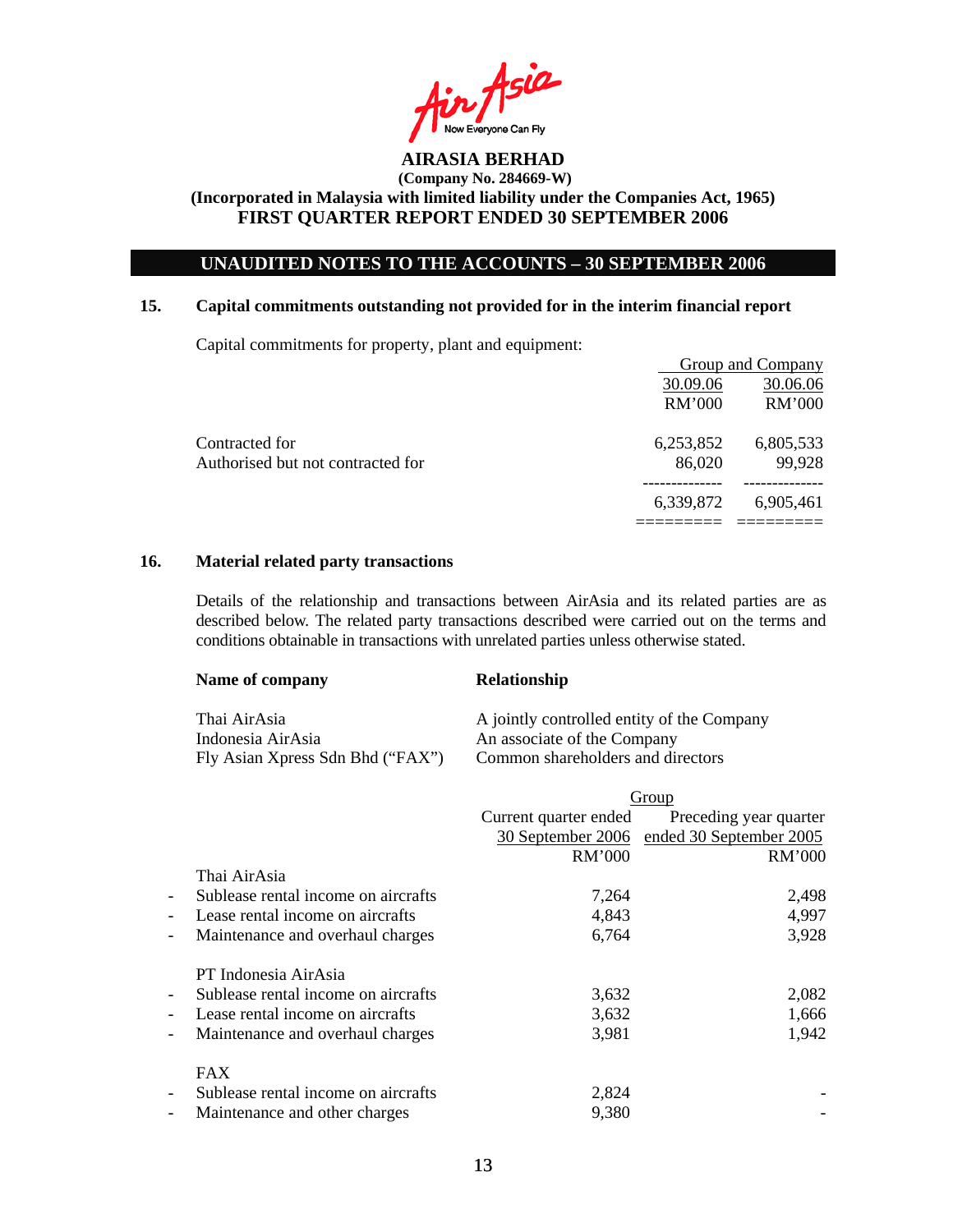Air Asia

## **UNAUDITED NOTES TO THE ACCOUNTS – 30 SEPTEMBER 2006**

#### **17. Review of performance**

The Group recorded revenue of RM239.6 million (2006: RM186.3 million) and profit before tax of RM11.8 million (2006: RM8.9 million-restated) respectively for the quarter under review. The corresponding quarter's profit before tax in the preceding quarter was restated due to the adoption of FRS 128 as explained in Note 2 (c) above.

The average fare for the quarter was lower by 20% to RM104 as compared to RM130 in the previous quarter. The first quarter is seasonally the weakest quarter for the year. Furthermore, the Ramadhan fasting month coincided with the first quarter and the Group launched two new bases in Kota Kinabalu on 7 July and Kuching on 20 July. These factors necessitate lower average fare in order to maintain strong passenger growth momentum and to protect load factor.

The domestic rationalization commenced on 1 August 2006 with no complications. This process has helped the Company to capture significant market growth and expand market share. In September 2006, AirAsia became the market leader in domestic Malaysian operations with 47% market share.

#### **18. Variation of results against preceding quarter**

The Group achieved a profit before tax of RM11.8 million for the quarter under review. This was a decrease of RM14.4 million compared to that of the immediately preceding quarter ended 30 June 2006. The company incurred a higher depreciation and amortisation charge and higher finance costs due to loans attributed to the new Airbus A320 aircraft in our current fleet. As of 30September 2006, the AirAsia Group has already taken delivery of 11 new Airbus A320 aircraft.

# **19. Current year prospects**

The Group will be adding more capacity over the next nine (9) months; the additional capacity will be used to introduce several new destinations and increase frequency on existing routes. The domestic rationalization is proceeding smoothly and should aid market share expansion for the Group. Based on current forward booking trend, the underlying demand remains strong.

The induction of more Airbus A320 aircraft into our fleet has continued to contribute significant cost savings and better reliability. In addition, the Airbus A320's better economics and higher fuel efficiency helps to mitigate the impact of high fuel prices. However, the Board remains concerned with the high cost and volatility of jet fuel and is actively endeavouring to put into place fuel hedge structures to cover its entire fuel requirements for the financial year ending 30 June 2007.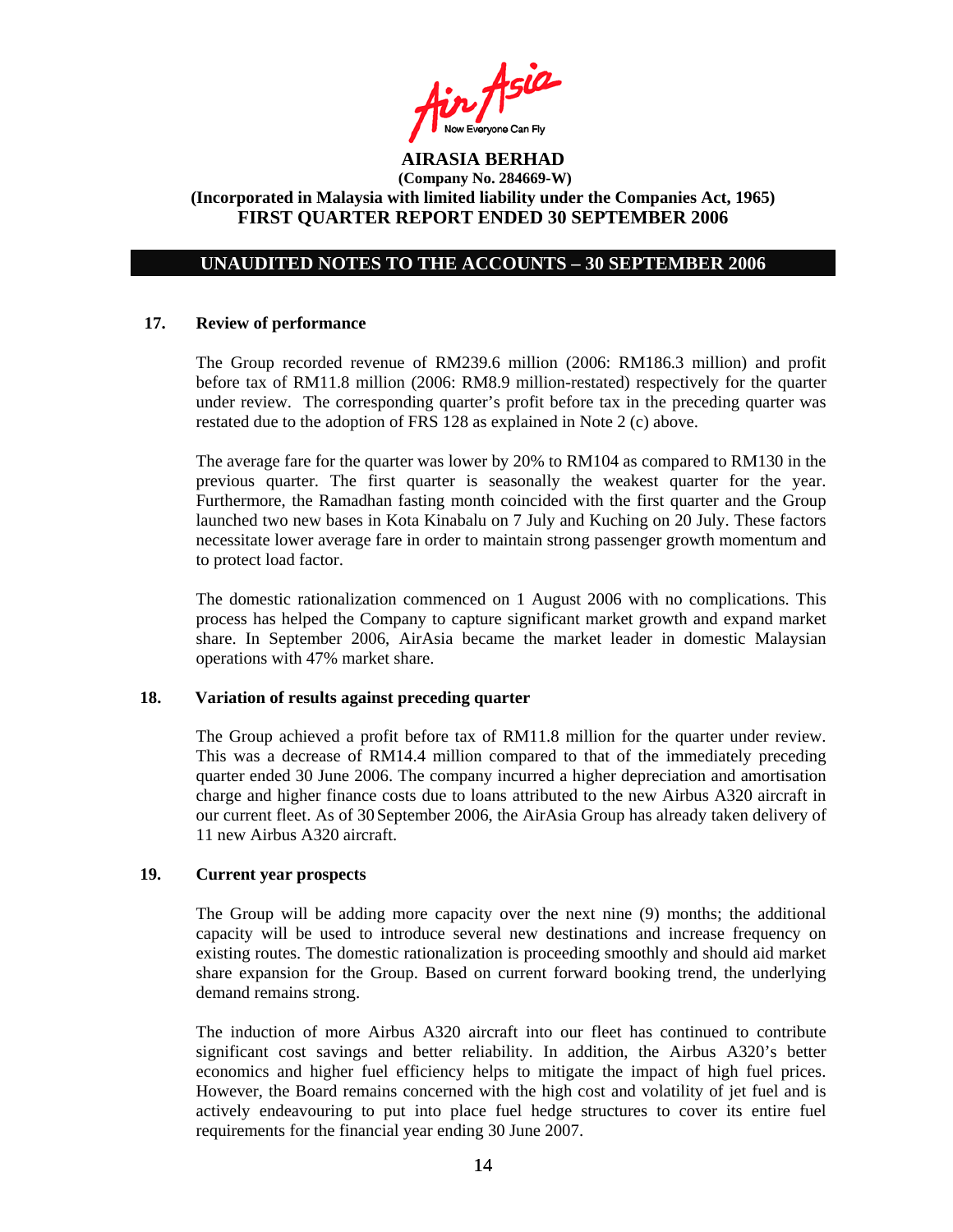

# **UNAUDITED NOTES TO THE ACCOUNTS – 30 SEPTEMBER 2006**

The Directors remain positive on the long term business outlook of the Group and expect profit growth for the financial year ending 30 June 2007.

|              |                     | <b>INDIVIDUAL QUARTER</b> | <b>CUMULATIVE QUARTER</b> |                       |  |
|--------------|---------------------|---------------------------|---------------------------|-----------------------|--|
|              | <b>Current Year</b> | Preceding                 | <b>Current Year</b>       | <b>Preceding Year</b> |  |
|              | <b>Quarter</b>      | <b>Year Quarter</b>       | <b>Period</b>             | Corresponding         |  |
|              | <b>Ended</b>        | <b>Ended</b>              | <b>Ended</b>              | <b>Period Ended</b>   |  |
|              | 30/09/06            | 30/09/05                  | 30/09/06                  | 30/09/05              |  |
|              | <b>RM'000</b>       | <b>RM'000</b>             | <b>RM'000</b>             | <b>RM'000</b>         |  |
| Group        |                     |                           |                           |                       |  |
| Current tax  | 846                 | 162                       | 846                       | 162                   |  |
| Deferred tax | 5,264               |                           | 5,264                     |                       |  |
|              | 6,110               | 162                       | 6,110                     | 162                   |  |

#### **20. Income tax expense**

In the preparation of the financial statements, the Group and Company has complied with FRS 112 on Income Taxes, specifically Paragraph 36 which does not allow the recognition of deferred tax asset on initial recognition of an asset qualifying for re-investment or other allowances in excess of its normal capital allowances, even though such recognition is permissible under International Financial Reporting Standards in particular International Accounting Standards ("IAS") 12 on Accounting for Taxes on Income. Deferred tax assets amounting to RM242.4 million in respect of unutilised investment allowances have not been recognised in the financial statements in accordance with the current accounting policy and approved accounting standards in Malaysia.

Application of FRS 112 required the Group and Company to record a charge of RM5.3 million in the income statement for the financial period ended 30 June 2006 and a deferred tax liability of RM43.8 million as at 30 September 2006.

The Directors are however of the view that compliance with FRS 112 does not in substance fairly present the financial position and performance of the Group and Company. Based on the confirmed number of new Airbus A320 aircraft ordered by the Company, the agreed purchase price and an assumption of reasonable future profitability, the unutilised capital allowances is anticipated to accumulate substantially. Over and above the unutilised capital allowances, the Company will have an increasing amount of unutilised investment tax allowances granted by the Malaysian Government over the next few years as its aircraft acquisition program continues, which can be carried forward indefinitely. Accordingly, the Company does not expect to pay any tax in the foreseeable future.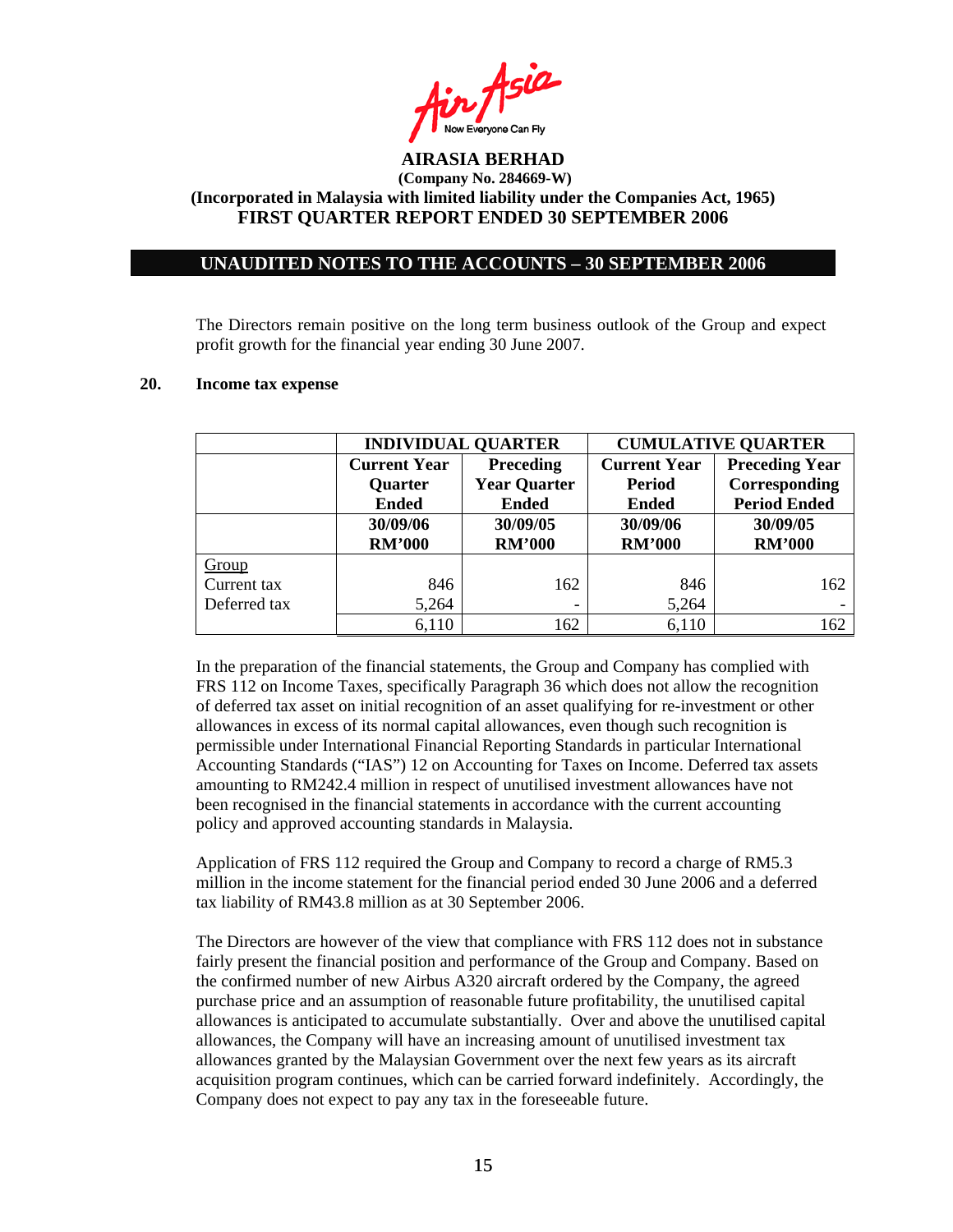

# **UNAUDITED NOTES TO THE ACCOUNTS – 30 SEPTEMBER 2006**

If IAS 12 had been applied, the net profit for the financial period ended 30 September 2006 of the Group would be RM94.5 million. The basic and diluted earnings per share of the Group for the financial period ended 30 September 2006 would be 4.0 sen. There is no impact in respect of the comparatives for the corresponding period of the preceding year as the investment allowances only arose during the second quarter of the previous financial year.

| Group                             | <b>Adoption of IAS 12</b><br>(Full Recognition) | <b>Compliance with</b><br><b>FRS 112</b> |  |
|-----------------------------------|-------------------------------------------------|------------------------------------------|--|
|                                   | <b>RM'000</b>                                   | <b>RM'000</b>                            |  |
| Profit after tax and minority     |                                                 |                                          |  |
| interests                         | 94,520                                          | 5,662                                    |  |
| Shareholders' Funds               | 1,270,573                                       | 1,028,126                                |  |
| <b>Basic Earnings Per Share</b>   | 4.0 Sen                                         | $0.2$ Sen                                |  |
| <b>Diluted Earnings Per Share</b> | 4.0 Sen                                         | $0.2$ Sen                                |  |

The current taxation charge is in respect of interest income, which is assessed separately.

# **21. Unquoted investments and properties**

There was no sale of unquoted investments or properties for the quarter under review and financial period to date.

# **22. Quoted investments**

There was no purchase or disposal of quoted securities for the quarter under review and financial period to date.

### **23. Status of corporate proposals announced**

There were no corporate proposals announced.

### **24. Borrowings and debt securities**

|                    | At 30 Sept 2006<br><b>RM'000</b> | <b>At 30 June 2006</b><br><b>RM'000</b> |
|--------------------|----------------------------------|-----------------------------------------|
| <b>Current</b>     |                                  |                                         |
| Secured            | 277,714                          | 265,360                                 |
|                    |                                  |                                         |
| <b>Non-current</b> |                                  |                                         |
| Secured            | 1,302,198                        | 787,276                                 |
|                    |                                  |                                         |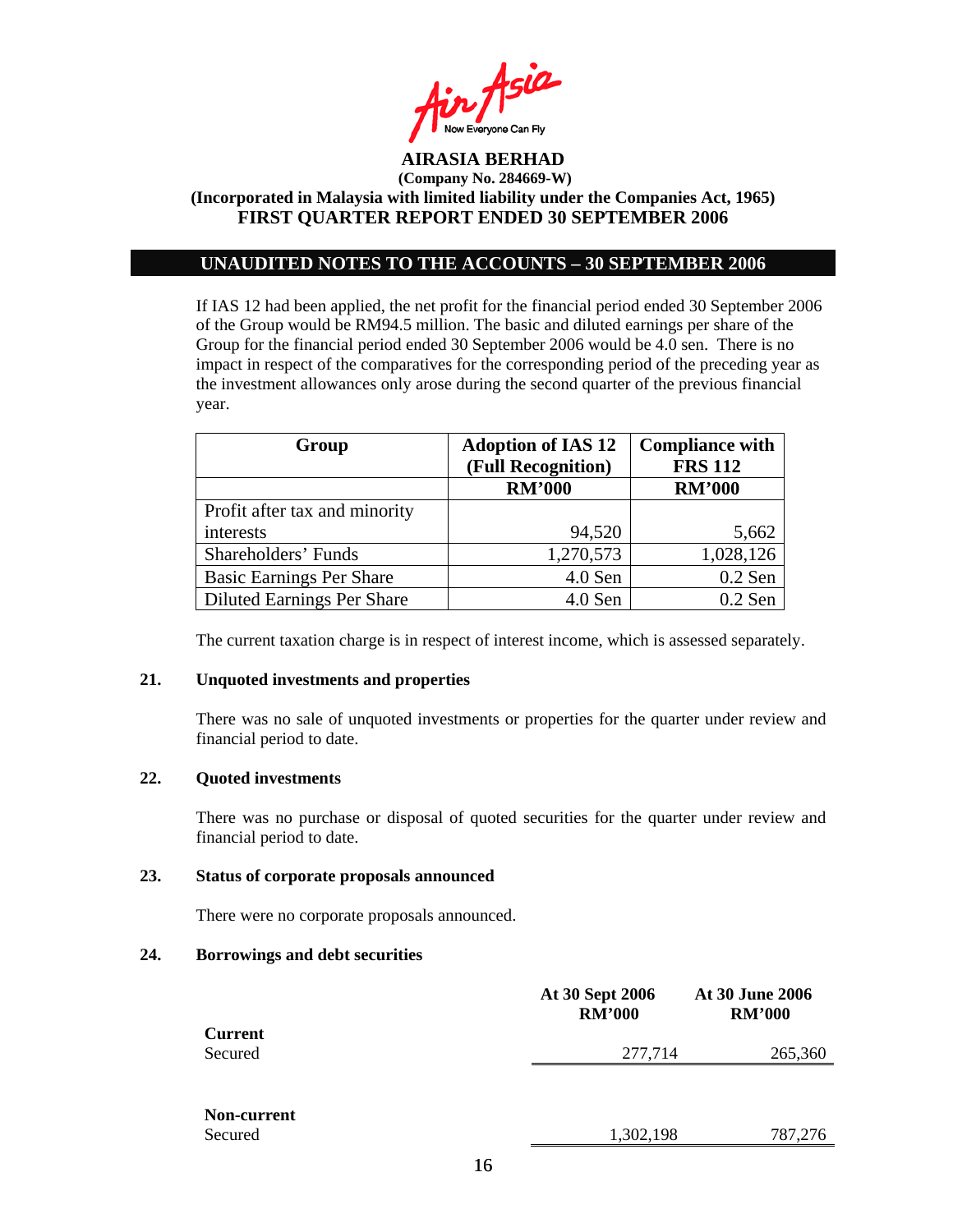Air Asia

## **UNAUDITED NOTES TO THE ACCOUNTS – 30 SEPTEMBER 2006**

The term loans are for the purchase of new aircraft A320-200.

The maturity period of non-current borrowing is 12 years and below. The entire borrowings are denominated in US Dollar.

As at the balance sheet date, the weighted average effective interest rate of the borrowings is 5.01% per annum (30 June 2006: 5.01% per annum).

The term loans are for the purchase of new aircraft A320-200. These term loans are secured by the followings:

- (a) Assignment of rights under contract with Airbus over each aircraft
- (b) Assignment of insurance of each aircraft
- (c) Assignment of airframe and engine warranties of each aircraft

There are some minor financial covenants given to a bank under the pre-delivery payment financing facility.

#### **25. Off balance sheet financial instruments**

Fair value of derivative financial instruments is the present value of their future cash flow and is derived mainly based on valuation carried out by the Company's bankers.

(i) Forward foreign exchange contracts

Forward foreign exchange contracts protect the Group from movements in exchange rates by establishing the rate at which a foreign currency asset or liability will be settled. Exchange gains and losses arising on contracts entered into as hedges of anticipated future transactions are deferred until the date of such transaction, at which time they are included in the measurement of such transactions.

As at 27 November 2006, the contracts amount of foreign exchange contracts that were entered into as hedges were USD8.7 million (RM32.2 million). These amounts represent the future cash flows under forward foreign exchange contracts to purchase the foreign currency. The settlement periods of these contracts range between 1 and 3 months.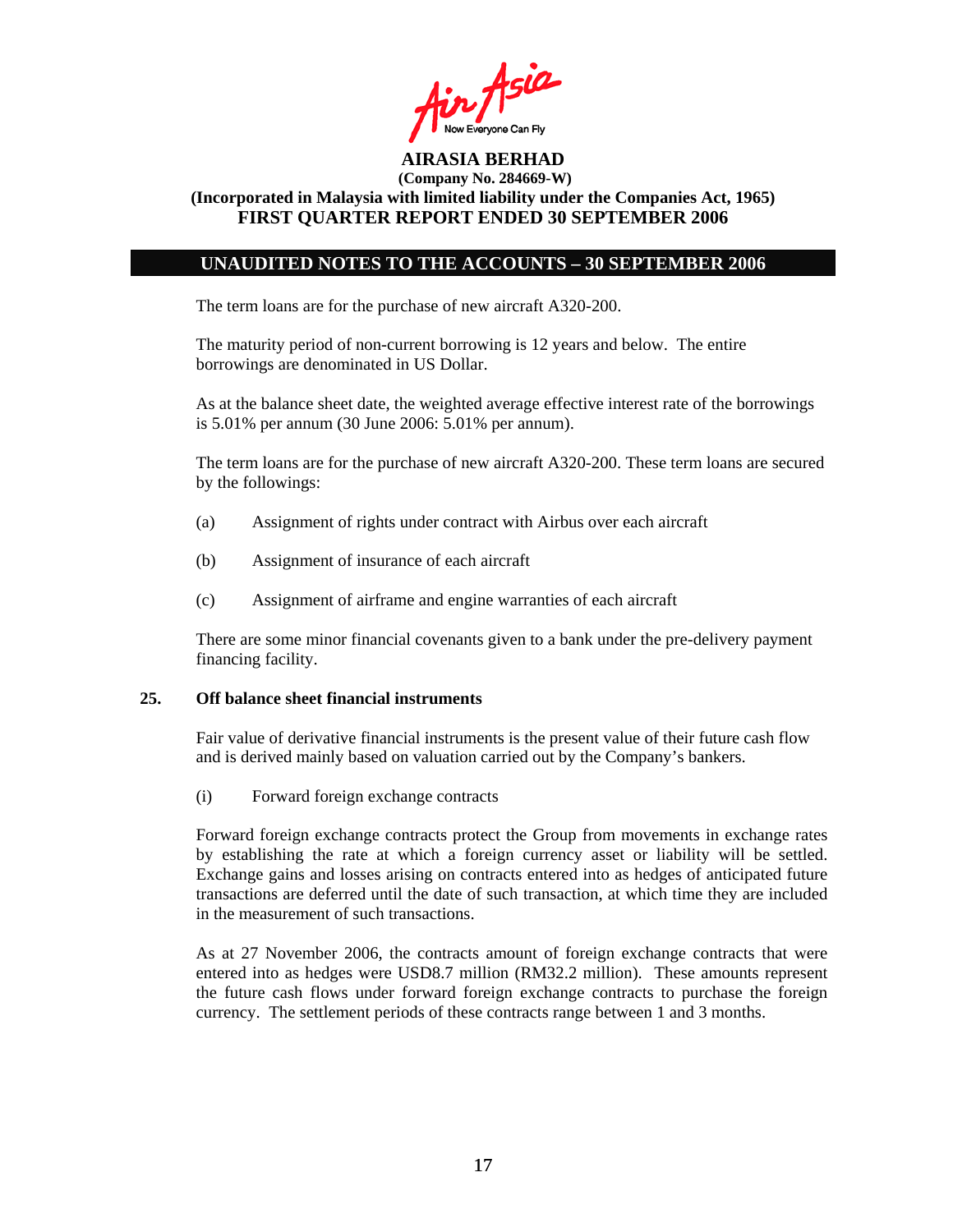$in$  Asia

# **UNAUDITED NOTES TO THE ACCOUNTS – 30 SEPTEMBER 2006**

#### (ii) Interest rate swap

The Company entered into a capped interest rate swap to hedge against fluctuations in the US LIBOR on its projected USD2.0 billion term loan (including the drawn down amount) on its aircraft financing from 5 Dec 2005 to 1 Feb 2009. The effect of this transaction obliges it to pay fixed interest rate of between 4.71% and 4.85% instead of being subject to floating US LIBOR for the entire amount.

(iii) Fuel swap

As at 27 November 2006, the Group and Company had taken forward hedge positions covering a period up to 30 September 2008 to protect itself against movements in fuel prices upwards of USD74.50 (WTI benchmark). In this regard, the Company already hedged 33% of its requirements for the current quarter (ending 31 December 2006) and approximately 54%-86% for the remaining periods in the current financial year (ending 30 June 2007). This is extended to cover approximately 47% of our requirements in the first quarter of FY2008.

#### **26. Material litigation**

As at 27 November 2006, there was no material litigation against the Group.

# **27. Dividend**

The Directors do not recommend any dividend for the quarter ended 30 September 2006.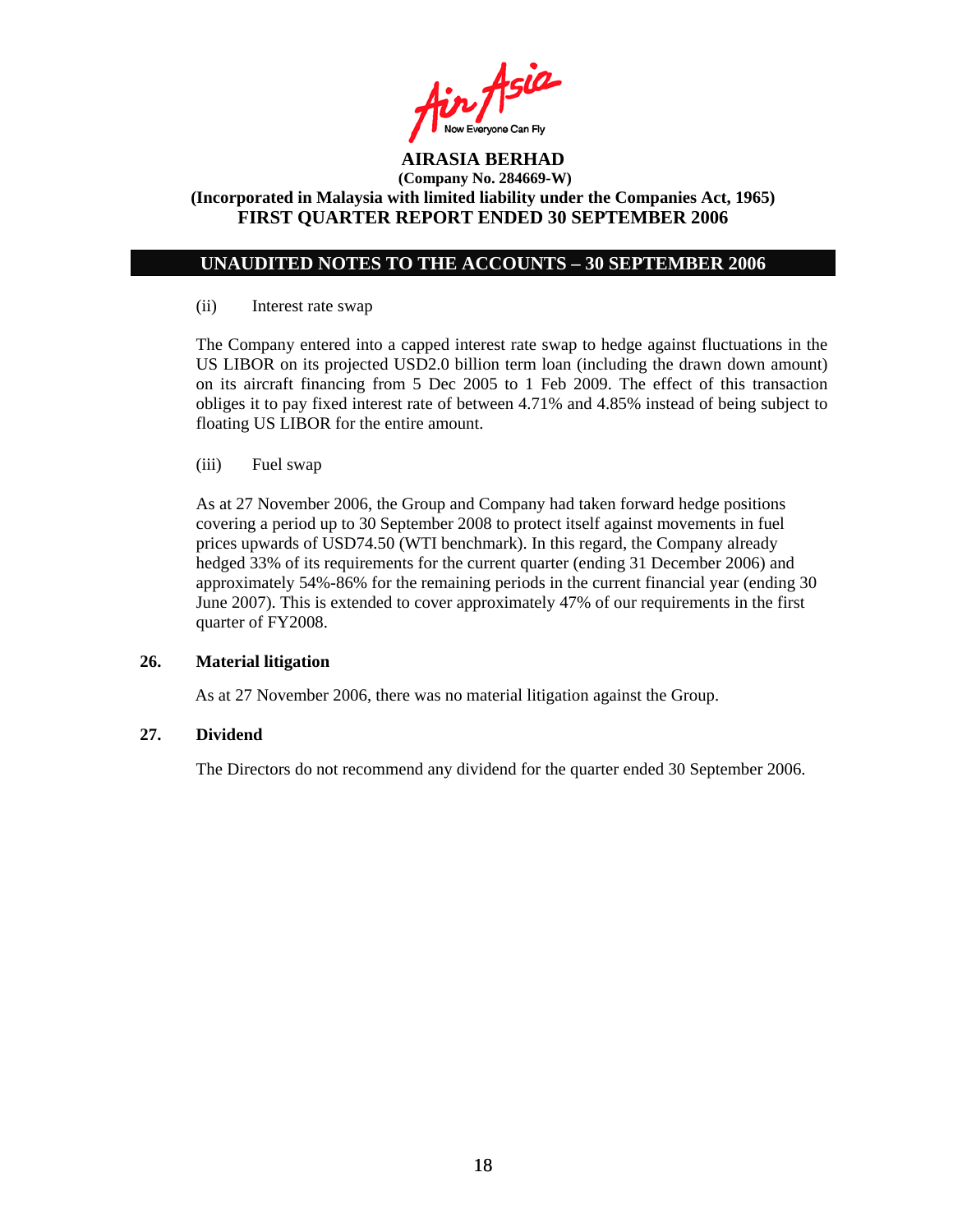$A$ sia **AIRASIA BERHAD** 

# **UNAUDITED NOTES TO THE ACCOUNTS – 30 SEPTEMBER 2006**

## **28. Earnings per share**

## *(a) Basic earnings per share*

 Basic earnings per share of the Group are calculated by dividing the net profit for the period by the weighted average number of ordinary shares in issue during the period.

|                                                                                          | <b>INDIVIDUAL QUARTER</b> |                       | <b>CUMULATIVE QUARTER</b> |                       |
|------------------------------------------------------------------------------------------|---------------------------|-----------------------|---------------------------|-----------------------|
|                                                                                          | <b>Current</b>            | <b>Preceding Year</b> | <b>Current</b>            | <b>Preceding Year</b> |
|                                                                                          | Quarter                   | Corresponding         | Year                      | Corresponding         |
|                                                                                          | <b>Ended</b>              | <b>Quarter Ended</b>  | <b>Ended</b>              | <b>Year Ended</b>     |
|                                                                                          | 30/09/06                  | 30/09/05              | 30/09/06                  | 30/09/05              |
| Net profit/(loss) for the financial<br>period (RM'000)                                   | 5,662                     | 8,772                 | 5,662                     | 8,772                 |
| Weighted<br>average<br>number<br>-of<br>ordinary shares in issue for basic<br>EPS ('000) | 2,347,275                 | 2,115,796             | 2,347,275                 | 2,115,796             |
| Adjusted for<br>share<br>options<br>granted ('000)                                       | 27,400                    | 266,392               | 27,400                    | 266,392               |
| Adjusted<br>weighted<br>average<br>number of ordinary shares ('000)                      | 2,374,675                 | 2,142,188             | 2,374,675                 | 2,142,188             |
| Basic earnings per share (sen)<br>Diluted earnings per share (sen)                       | 0.2<br>0.2                | 0.4<br>0.4            | 0.2<br>0.2                | 0.4<br>0.4            |